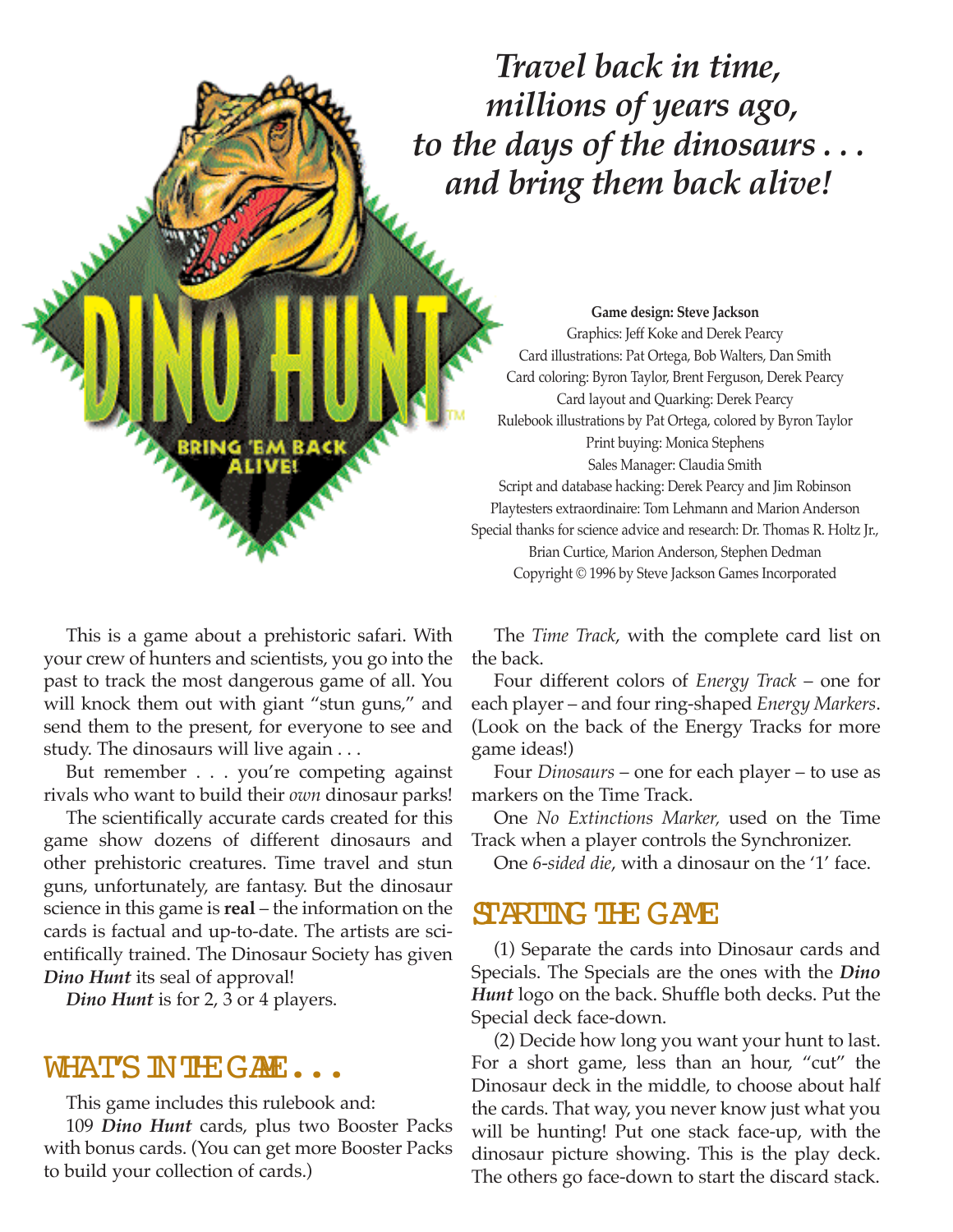(3) Give each player a ring-shaped marker, an Energy Track, and the dinosaur of the same color. (All players start with zero Energy.)

(4) Put the Time Track in the center of the table. Start each player's dinosaur in the Late Jurassic.

(5) Deal one Special card to each player. You can look at the card that you get.

(6) Each player rolls the die. The highest roll goes first (roll again in case of ties). When one player finishes, the next player clockwise takes his turn.

### THE CARDS

*Dinosaur Cards.* Each card represents a single prehistoric creature. The front of the card, with the color picture, has game information. The back of the card has scientific data.

*Special Cards.* These represent gadgets, expert assistants, good luck for you . . . and bad luck for your rivals. They all have the same back, so you never know what Special is on top of the deck.

Some Specials are discarded after use. Others (**Experts** and **Gadgets**) work over and over.

Some Special cards (**Jet Packs**, for instance) add to your die roll when you hunt. If you have two or more *identical* Specials, though, only one at a time will give you a bonus!

When you read a Special, the first part of the text (in italic) tells when it can be played and what it does, in game terms. The second part tells the story of what happened – you can read it out loud!

*Duplicates.* Your Booster Packs may contain duplicates of some cards. Carnivores are rarer than herbivores, just as in nature, so if you get a lot more cards, you will have more plant-eaters. It is all right to have duplicate cards in your deck. In fact, some Specials (found only in booster packs) give you a *bonus* if you catch two dinosaurs of the same kind.

However, **Expert** cards are unique. Only one of each Expert can be in play at a time. If you draw a Expert that duplicates one in play, discard it.

### **TIME TRACK**

There are five prehistoric time periods in *Dino Hunt*, from the Triassic (the oldest) to the Late Cretaceous. Your marker on the Time Track shows what time period you are in.

When a Dinosaur card is taken from the deck, it goes on the table. Put it above or below the Time Track, in any period when it lived. (The periods when it lived are shown on the card, and are colorcoded to match the Time Track.) When you are in the same period with a dinosaur, you can hunt it!

A dinosaur stays on the table until it's captured . . . or until it goes to the discard pile because of a bad hunt result, or a Special card.

## **ENERGY TRACK**

Your Energy Track shows how much energy you have in your power cells. When you start each turn, put your Energy marker on 10.

You spend energy whenever you move your expedition to a different period in time: 1 Energy for each period you enter or pass through.



#### A SAMPLE DINOSAUR CARD

- **Name.** The creature's scientific name.
- **Time Period** . . . when it lived.
- **Family** . . . the type of creature.
- **Diet.** What scientists think it ate.
- **Hunt Table.** When you hunt this creature, roll the die . . . the table tells you what happens.
- 6 The **Energy** cost to send this creature home when you catch it.

**Score.** The card is worth this many points at the end of the game.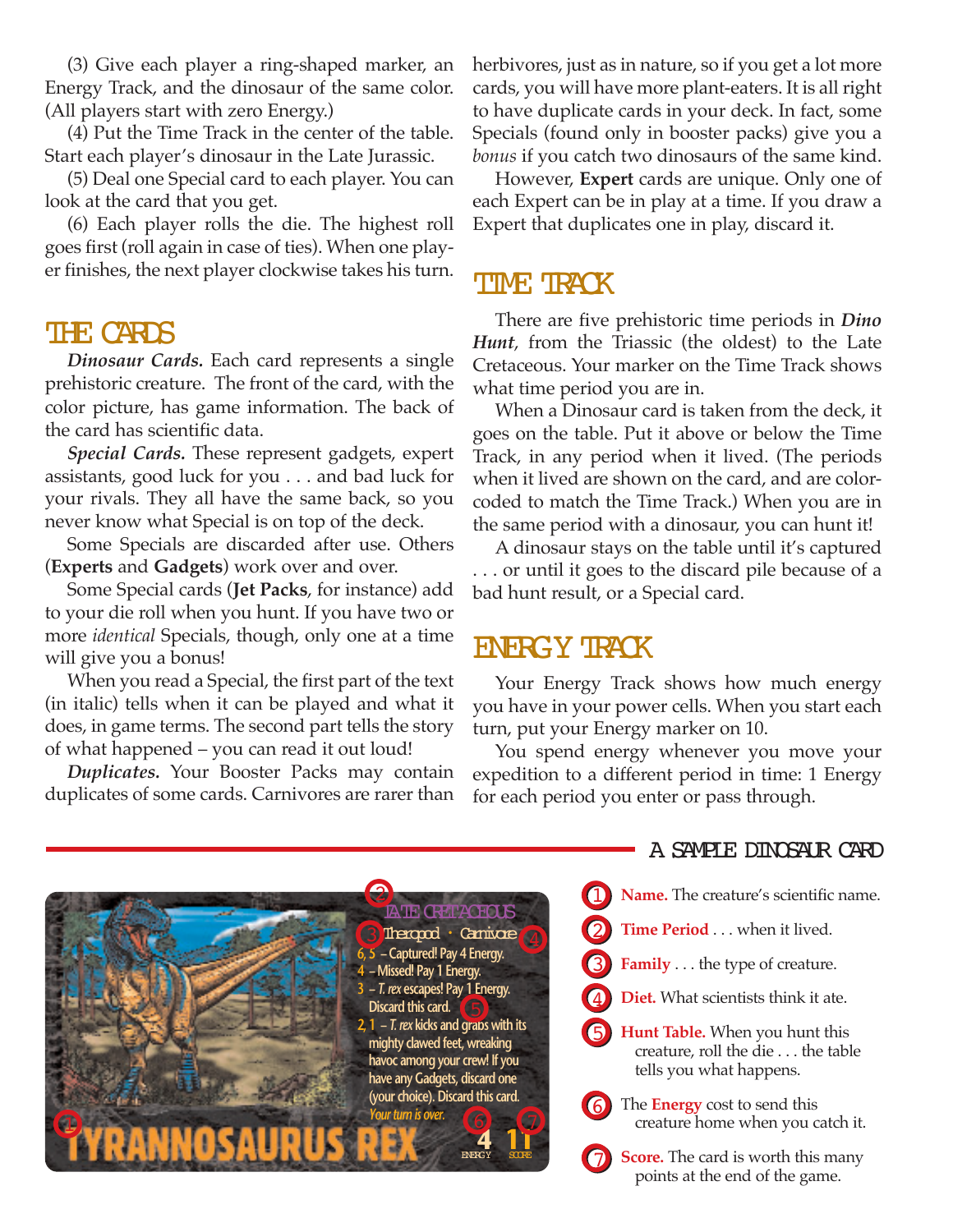

You also spend energy when you send your captured dinosaurs to the present day.

And some Gadgets need energy. This includes Gadgets you use during *other* players' turns!

## TAKING YOUR TURN

Each player's turn has three parts. You must take these in order. You have to get energy and draw new cards before you can go hunting!

(1) Recharge! Move your Energy marker to 10.

(2) Draw a Special card for yourself. Then roll the die and put out that many new Dinosaur cards. *(On each player's first turn, instead of rolling the die, just put out the top 4 cards from the dinosaur deck.)*

(3) Travel in time and hunt dinosaurs!

#### (1) RECHARGE ENERGY

Start your turn by moving your Energy marker up to 10. It can never go over 10 unless a Special card allows it.

### (2) DRAW CARDS

First, draw one Special card for yourself. Most Specials are good for only one use; keep these hidden until you use them. But **Gadgets** and **Experts** will help you over and over. Put these face-up in front of you as soon as you get them.

Now roll the die, and draw that many cards from the top of the Dinosaur deck. Place each creature on the table, above or below the Time Track (whichever is easiest), in the period when it lived.

You may look at all the cards before you place any of them. If a creature lived in more than one period, *you* choose which of those periods to place it in!

When the Dinosaur Deck runs out of cards, keep playing until no dinosaurs are left on the Time Track. Then the game is over.

### $(3)$  GO HNTING!

Now you can travel in time (or stay where you are) and hunt dinosaurs. You may hunt and travel over and over, as much as you want . . . until you run out of Energy, or a bad hunt result ends your turn!

#### **To Travel in Time:**

(a) Move your dinosaur marker to your new time period on the Time Track.

(b) Move your Energy marker down, to pay for the trip. Time travel costs 1 Energy for each period you enter or jump over. For instance, moving from Late Jurassic to Early Jurassic costs 1. Moving from Late Jurassic to Late Cretaceous costs 2.

#### **To Catch a Dinosaur:**

The object of the game is to capture prehistoric creatures, and send them home with your time machine. You may hunt only the creatures on the Time Track – never those in the deck.

**You may pick up the cards on the table** to look at them before you hunt, but you must put them back in the same place.

Each "hunt" is one die roll. To go hunting:

(1) Announce which creature you want. You must be in its time period. You may hunt **any** creature that is in your time period.

(2) Roll the die. The higher your roll, the better! Some Special cards can add to your roll. Your rivals may also play cards to make your hunt more difficult. *(If cards are played to change your roll, a result of less than 1 is still a 1, and more than 6 is still a 6.)*

(3) Look at the Hunt Table on the Dinosaur card, to see what happened.

On a good roll, you capture it. On a bad roll, it escapes. On a very bad roll, it can attack your party and end your turn! (This is a good time for all the other players to growl *"Yaaargh!"* like angry dinosaurs.) Or something else can happen.